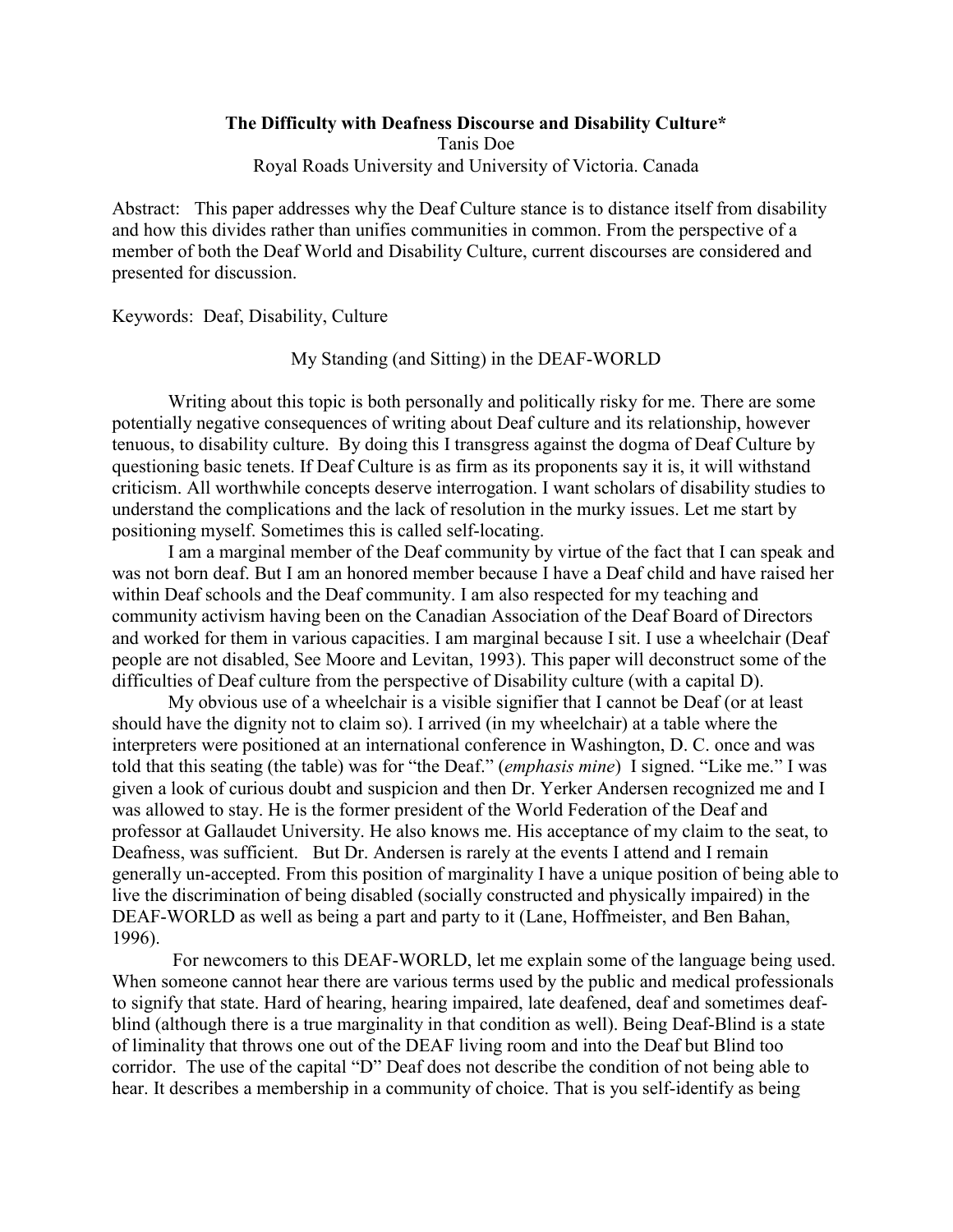Deaf by using sign language and joining with Deaf friends and sharing Deaf values. Being Deaf is far less about audiological ability to hear pure tones and more about your ability to be culturally appropriate in the presence of other Deaf people (Padden and Humphries, 1988).

Deaf culture is considered a high context culture; that is one in which communication requires a great deal of insider knowledge. The non-informed person, even with sign language skills, will have a hard time following a conversation without a sense of the topic and the participants. Deaf Culture has been compared to Israeli Culture in how it sees time and how rules of interaction are adhered to (Mindess, 1999). Similarly, it has been contrasted against the dominant hearing (white non-disabled) American culture because Deaf culture is direct and explicit and hearing culture tends to be vague and implicit (Mindess, 1999).

The concept of a Deaf culture is essential to understand if we are to understand why Deaf people do not want to be considered disabled. And then I will try to explore some difficulties in this argument based on my own experience with Disability Culture. As Cheryl Marie Wade eloquently has written, there is a Disability Culture and it is as real and as much a minority community as Deaf culture. But for Deaf people disability is not this. They see disability, in lower case, as a deficit that nondisabled, hearing people created to oppress (Lane, 1992, 1995). In his recent book on disability history, Paul Longmore identifies the problem that Deaf history scholars have constructed. "Finally and distressingly, to counter prejudice against Deaf people, Lane stigmatizes people with other disabilities. A minority model fits Deaf people; the medical model applies to other handicapped people. In fact a minority model that defines "disability" as primarily a socially constructed and stigmatized identity and that Lane so convincingly applies to the history of Deaf people also best explains the modern experience of blind people, physically handicapped people, and even most mentally retarded people" (2003:44).

Why Deaf People Oppress and Marginalize Disabled People

I have come to believe three contributing factors about this difficulty.

One, Deaf people are raised by hearing people, put in schools run by hearing people (mostly) and live (mostly) in a society dominated by hearing values. Because of this Deaf culture has acquired, through schools and the media, most of the same negative stereotypes and understandings of what disability means. And to Deaf people, it is NOT them. They are NOT that. Not crippled, not blind, not crazy, not sick. Disability is "othered" to the extreme, at least in part because of the negative stigma it would attach to otherwise "less" oppressed Deaf people.

And this is often true. In the lower case world of impairment people who do not hear are usually not the same people who use wheelchairs or canes or who have learning disabilities. Probably at least 65% of people with disabilities are not Deaf. But there is nothing special about being deaf that prevents you from having a disability and certainly nothing magic about having a disability that prevents you from being deaf. But being deaf does not equal being Deaf.

Corker has argued that some Deaf cultural positions are devaluing disability in part because hearing values which have feared disability have been transmitted and so Deaf people do not want the label of disabled anymore than hearing people want it. I find this to be a convincing argument. Deaf people are as much a party to the social construction of what disability is as are hearing non-disabled people. I have seen it at Schools for the Deaf, at Deaf events and in relationships: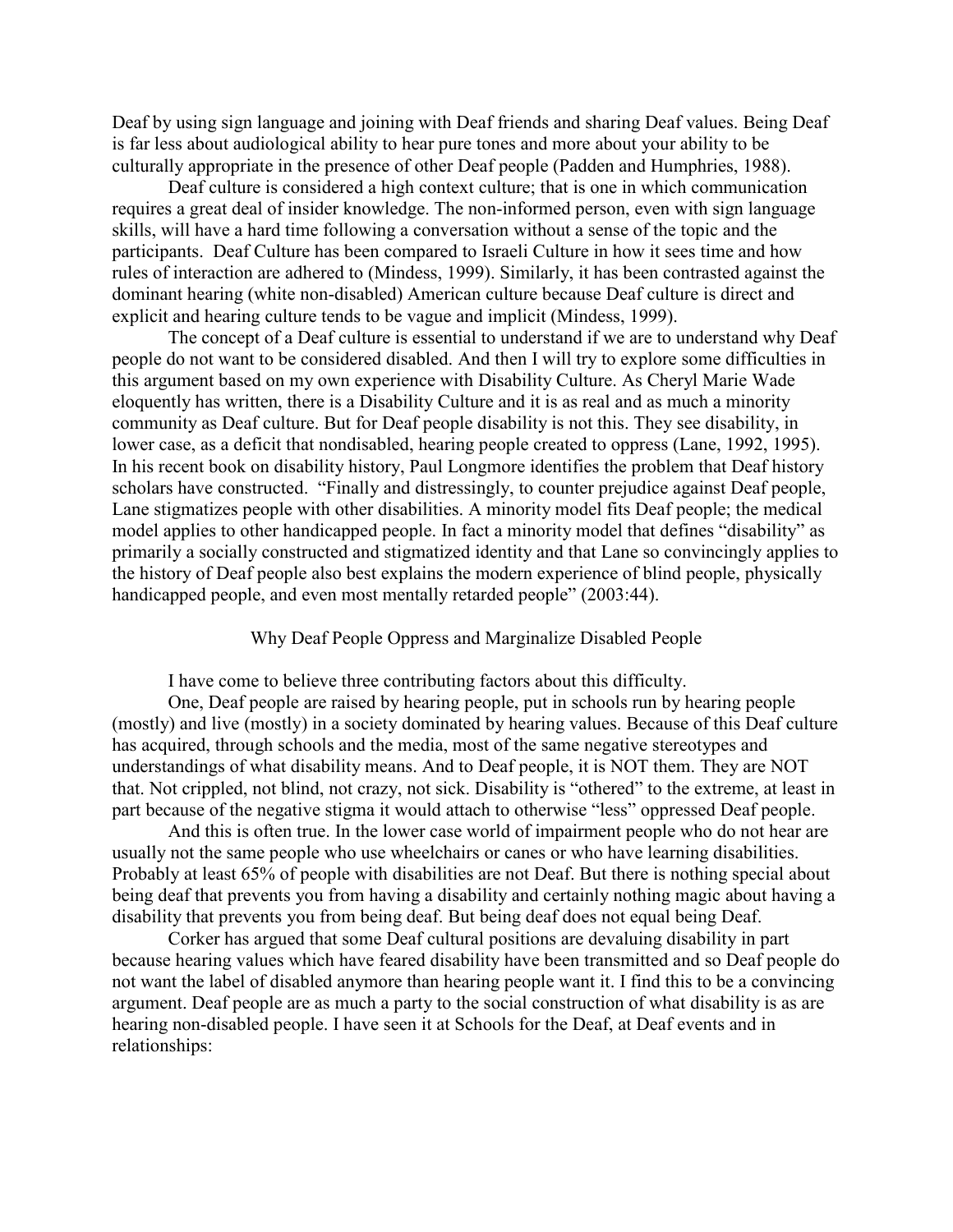Hearing impaired people, and particularly deafened people, are often trapped between different discourses of tragedy from which there is no escape and from which they cannot develop alternative discourses because of the marginalizing effects of negative value judgments. In a sense, then Lane selects particular discourses on deafness and disability which are not directly comparable. In doing so he successfully emphasizes his main premise that Deaf people are not disabled by drawing upon the disablist discourses; he thus justifies Deaf people's claim to the right to coexist as a minority group (1998:63).

Corker, by the way, was deaf, could sign, but also talked and was positioned in a marginal status to both hearing and deaf communities in Britain. She, like I, risked her social status by arguing against the dominant Deaf discourses. She was willing to name ableism (she called it disablist) when she saw it.

Secondly, to be Deaf you must sign, respect Deaf heritage, embrace Deaf values and associate primarily with Deaf people. It helps if you do not speak and when you have Deaf children and/or parents (Evans and Falk, 1986). This is important because to really understand the Deaf perspective you must be a signer, a fluent one, and you must be immersed in history and cultural knowledge. For Deaf people, this is not about disability at all, it is about language and values.

Thirdly and perhaps most importantly, Deaf people do not see being deaf or Deaf as a stigma. They are proud of their culture and do not want it to be "contaminated" by the enormous stigma associated with lower case disability and impairment. As a movement they have made some great gains and do not want to lose this precious progress. This may seem like I am simplifying but in fact I am complicating. Deafness as Culture does not carry with it the stigma that Deafness as disability does (or could). Many Deaf people, at the grassroots and at the academic levels, really believe that hearing people (the world in general) are mistaken by seeing being Deaf as a limitation (or disability).

## Disturbing Differences of Discourse

There is significant difficulty with this discourse that creates a serious rift between and among communities. I am worried that my Deaf colleagues and my daughter who is also Deaf, are being misled by hearing people about the way they are perceived as a Culture and as a population with a deficit. My daughter is seen as limited when she goes to the store or even gets on the bus. Not because she CAN sign but because she does NOT speak. Deaf people, generally, do not get Disability (capitalized on purpose).

As a Deaf person with a disability (several actually) I claim my capital D Disability Culture status with equal pride and celebration as my Deaf status. However at disability events I am far more likely to have an interpreter provided, and to have my Deaf status recognized (maybe not understood) than have accessibility for my disability or Disability at a Deaf event. The Deaf community is at least partly built on an ableist foundation that says, "we are not them" and "they are not us". But this divides, unnaturally, groups of people by a status that is determined medically or legally and not culturally or individually by choice. It has caused numerous Deaf people to be marginalized from their own group- other Deaf people- on the basis of access and acceptance.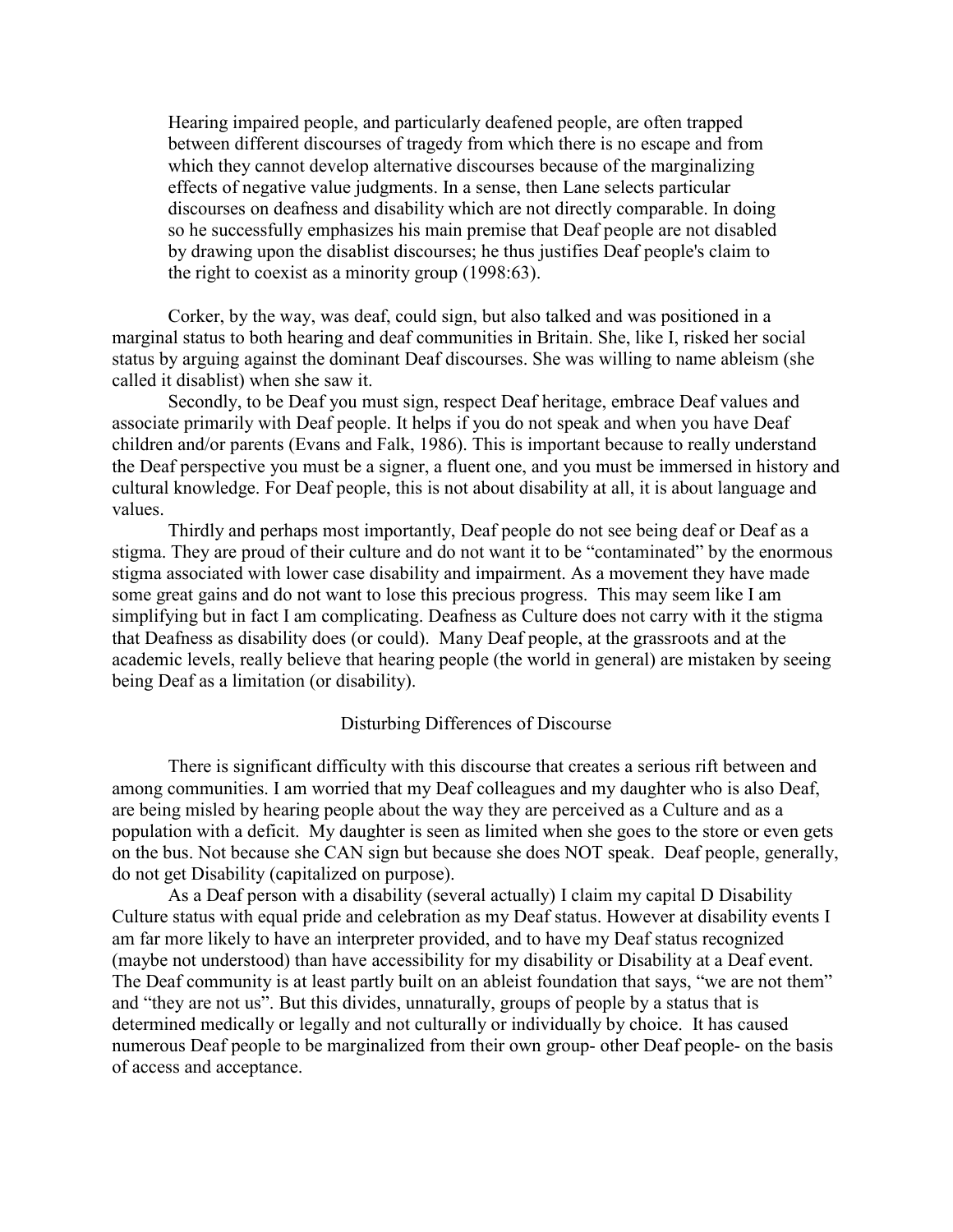Maybe some deaf (who cannot hear but are not part of Deaf culture) people do not mind how the Deaf feel about disability because for them deafness **is** disabling and since they are not part of the Deaf culture these arguments do not affect them directly. Certainly I know hard of hearing people who cannot be bothered with arguing about or with Deaf people.

But these issues do affect me. They affect me as a person, as a mother, as an advocate and as a teacher. How can I sit in a wheelchair and teach, in sign language, Deaf students about instructing sign language to hearing people? I am out of place, I do not belong. I am mis-fit. I am mis-constructed and mistaken.

How can I as a Deaf person (with a Deaf daughter) teach a Disability Studies class when Deaf culture refuses to associate itself with the literature and discourse of disability/Disability? I sometimes wonder if the Deaf leadership and membership of Deaf Culture have taken the time to read what Disabled people have been saying about Disability. Because what we are saying about Disability Culture fits in nicely with what many radical Deaf Culture proponents say. But the dialogue is missing.

Disability, in its lower and upper case forms, is LIKE deafness. It can exist on the biological plane and be physically a problem. It can be primarily an impairment or it can be primarily an identity. We seek human rights, sometimes called civil rights, as people who are citizens of nations. We are not willing to pretend to be non-disabled to get a job, go to school, have children or be on TV. We, d/Disabled people, want very much what people who argue for Deaf Culture want - status as a minority rather than status as sick, needy, dependent, and disordered.

Culturally Deaf people have struggled with not wanting to be categorized as disabled. Not struggled among each other, but against the huge special education and rehabilitation industry that puts them squarely in the category of disabled. Society, too, is guilty of considering deafness (not Deafness) to be an impairment. There are many people who acquire hearing problems in life after age 30 who agree that it is an impairment and seek out solutions. The Deaf community has little argument with them because they are really hearing people who cannot hear rather than Deaf people after all. There are double standards for the valued members of DEAF-WORLD and for those who just became deaf:

An embarrassment for the medical model of cultural deafness heretoforeward that this "pathology" had no medical treatment. With cochlear implants, however, the medical specialty of otology has been expanding its traditional clientele beyond adventitiously deafened hearing people who seek treatment, for whom an infirmity model is appropriate, to include members of the Deaf community, for whom it is not (Lane, 1992:206).

The main concern is with hearing parents, and hearing professionals (usually doctors and audiologists) who do not want deaf children to become Deaf. They want their deaf children to be as close to hearing (and Hearing) as possible. In order to approach the fixing of deaf children through current cultural and social norms it must be deemed a tragic disability and severely impairing condition. If not why would governments and medical organizations pay so much money for implants, research, interventions, treatments, and hearing aids?

Deaf people who use sign language argue for a minority status. This is in part the result of trying to distance Deaf identity from a negative deficit model. But it is also much like a white Hispanic person saying, 'I am not a person of colour' (because he is not) even if he still fits some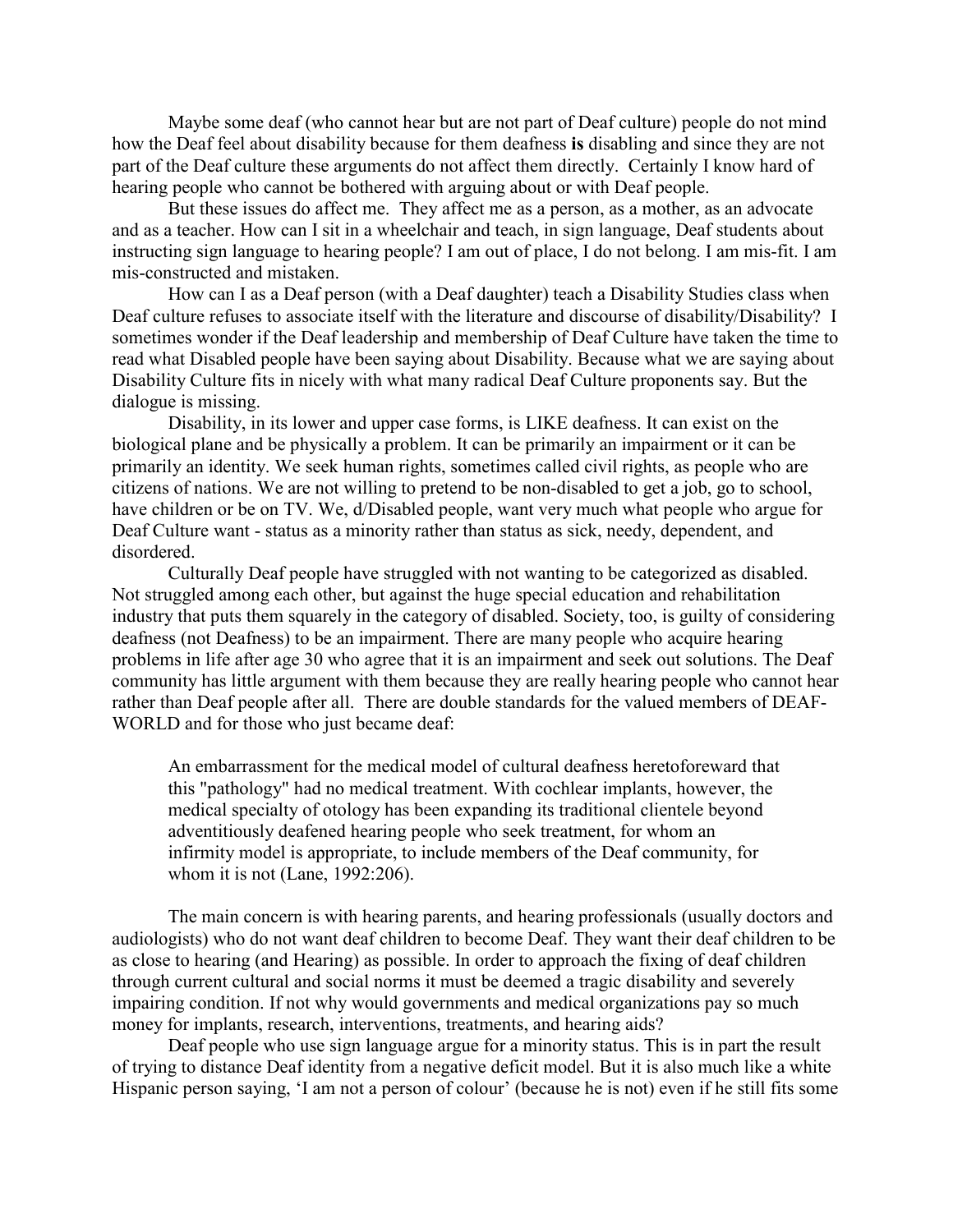of the roles of a person from a minority background for language reasons. Women have had to realize that they cannot always distance themselves from their biological sex because it is part of what interacts with the world and co-creates gender but also has medical implications (such as issues of cervical and breast cancer).

The linguistic minority status that Deaf people and the DEAF-WORLD (This is another way of writing what is signed in ASL) want will not come with the same benefits as the label of disability because in North America, there is not a particularly good history of how linguistic minorities are treated. There are few if any entrenched rights and the social structures in general push for unilingual assimilation (Speak English you are in the US! or Speak French you are in Quebec!). But the formation of a positive identity as Deaf – one that is free from the negative affiliation with disability, is the first step in resisting oppression (Davis, 2002:10). The next step after having established group solidarity, is when people "are comfortable about self-examining, finding diversity within the group and struggling to redefine the identity in somewhat more nuanced and complex ways" (Davis, 2002:11). Some Deaf academics, who study Deaf Culture, have been able to look around and recognize that some groups were not at the table, and that some groups were dominating, and that some inequality existed in the purported Nirvana that was/is DEAF-WORLD (See for example Sheridan, 2001).

If culturally Deaf people can realize that they can be little 'd' deaf (biologically) for the purposes of educational and vocational benefits, but capital D Deaf for social purposes they can avoid the inherent conflict. Many people who are NOT disabled biologically by hearing loss want to identify as part of the Deaf community. Interpreters, hearing children of Deaf parents and people who work directly with or are partners of Deaf people. There are also some small 'd' deaf people who physically qualify as being disabled but who do not claim their cultural Deafness as an identity (Glickman, 1986).

Clearly there are both little 'd' deaf people who feel their hearing loss does need to be fixed and is "a disability" and capital 'D' Deaf people who are quite satisfied with their lives and do not want to be fixed. But it is not useful to pretend, or to argue, that BOTH do not co-exist. It is important for the Deaf academic position to be fortified by theory and epistemology that recognizes our social and our biological existence without denying the importance of political or cultural stances.

A socio-political model of disability, also seen as a civil rights approach, looks at disability as the consequence of how society is organized rather than biological experiences of difference. "This approach is based on the premise that disability is not a deviation or an anomaly, but that persons with disabilities are an inevitable part of the population" (Roeher Institute, 1996:17).

One of my favorite arguments is about the Miss Deaf Pageants. In Canada, Miss Deaf Canada was discontinued when the Canadian Cultural Society of the Deaf and other Deaf organizations agreed that it was sexist and outdated to parade Deaf women around in the name of "culture". My argument with the leaders of the pageants who claimed that this was a Deaf Cultural opportunity for leadership and recognition for Deaf women, was that this was no more Deaf Culture than breakfast. Miss Deaf Canada is directly lifted from Miss (hearing) Canada and all other such pageants. The only thing Deaf about it were the contestants but it certainly did not support or reinforce anything Deaf. It supported a sexist image of what women (hearing or deaf) should look like, act like, walk like and sign like. Deaf people are somewhat snobbish when it comes to sign; like hearing people who value speech, Deaf people value good signing. But in the U.S. there is still an event that parades Deaf women around for the title of Miss Deaf USA. I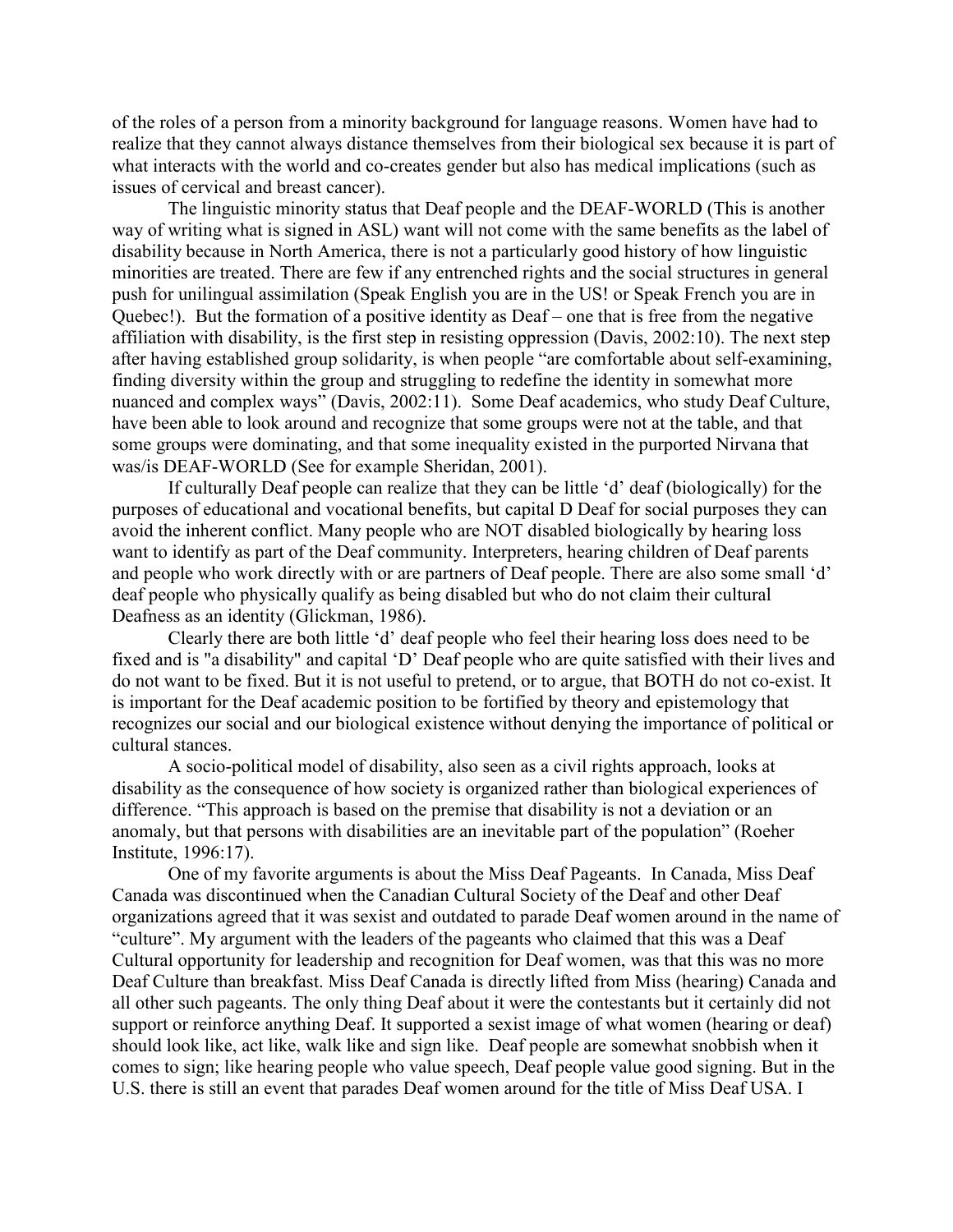have even seen it argued that it is MORE necessary now that a "deaf" (lowercase) woman has won Miss America. Separatism lives, but they are not supporting Deaf culture in doing this, they are supporting patriarchy and sexism. So one of my favorite arguments is an example of how the Deaf Culture has emerged as just a specific version of hearing culture and with all the faults that go along with the dominant culture and its hegemony- racism, ableism, homophobia, ethnocentrism (Anderson and Bowe, 2001). These are not Deaf attributes, but they are attributes Deaf people learned from hearing people.

## What to do? (SIGNED DO-DO? WITH RAISED EYEBROWS)

Political strategies are in conflict with cultural values, and debate divides people who share linguistic needs unnecessarily. Deaf studies can learn from women's studies and cultural studies of other people's struggles. Women's groups struggled for 20 years with the idea that by bringing up the idea that "maybe" women are "different" from men that they would be erasing accomplishments towards equality. Now, they are realizing both sex and gender exist and that equality is only going to be achieved if both are addressed fully. In addition feminists have argued that patriarchal structures hurt some men too and so it would be good for everyone to implement (radical) social change.

Deaf people who are part of the "grassroots" of the Deaf Culture often are employed in jobs that might be considered menial or blue collar. Discrimination against Deaf people in the mainstream is still a main barrier to success in the professional fields. Deaf people are clear that while they want minority status as a Culture they want access to the majority as well. Deaf people watch TV dominated almost exclusively by hearing issues, stories and actors. Deaf people (the majority, not the professionals) work in a primarily hearing environment.

Deaf professionals, those Deaf people who have attained university education, now teaching at colleges, Schools for the Deaf, or universities, are in unique situations where the students they work with are often deaf (and/or Deaf). Deaf community leaders who work full time as directors of Deaf organizations or who lobby full time for Deaf children's rights might be around Deaf people more regularly in their day than the average Deaf person.

But there is not enough DEAF-WORLD to go around. There are not enough Deaf spaces and Deaf jobs and Deaf cultural events to fill the needs of all Deaf people all the time. So Deaf people will join the hearing majority for part of the time. They may work at the Post Office, or at a local business, or attend a local community college instead of Gallaudet, or may even marry a hearing person instead of a Deaf person. Deaf people, despite the academic arguments of the cultural minority status, are very much a part of the mainstream of hearing/nondisabled society. And they want to be. At least they use court cases to contend that they are being discriminated against if the mainstream does not provide them with interpreters, captioning, technical aids, accommodation and access. Oh, and the discrimination is based on disability not cultural minority status.

But legal strategies are tricky. Sometimes you have to argue one way even if you do not believe it in your heart. Legal strategies around the Americans with Disabilities Act of 1990 (ADA) have included arguments that being "gender confused/dysphoric" could be a disability (a transgendered person may use this argument to defend rights that are not otherwise protected) even if being transgendered is seen as a natural and not at all a deviant status by that person.

The argument can be made that deafness as a disability does not have to be denied as long as it is recognized as the basis of accommodations such as captioning, relay services or TTYs. Cultural Deafness may not bring with it the benefits of the ADA or the Charter of Rights or political sympathy based on the deficit model, but it can bring solidarity, pride and a sense of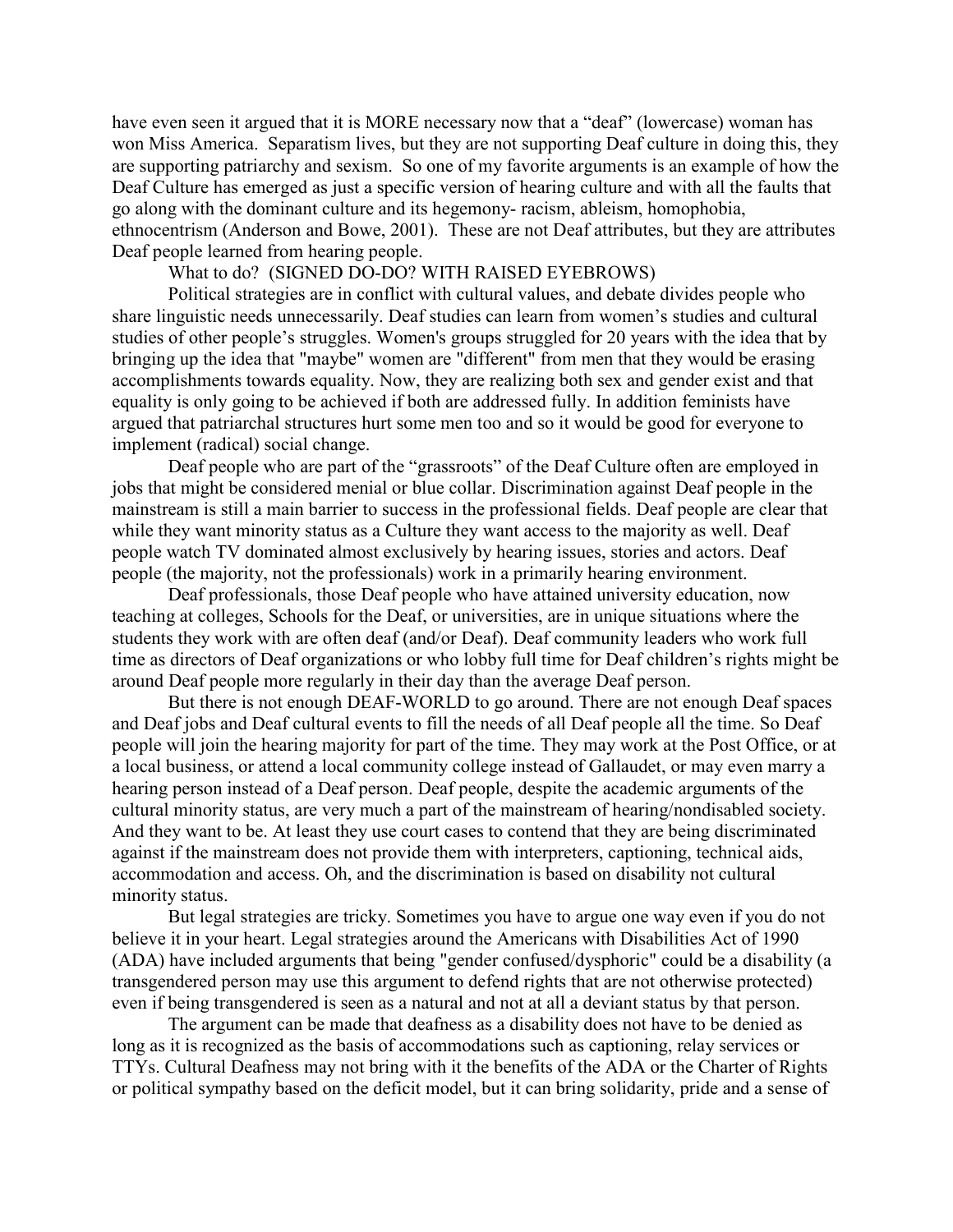a future as a people that little 'd' deafness does not. Strategic identity politics might be a solution.

As Lane (1995) acknowledges, and Susan Foster (1996) discusses, if capital D Deafness is accepted as only a linguistic minority status by the governments, it would mean that most of the services and benefits that Deaf people are currently entitled to would be withdrawn. This is because they are based on the medical and disability models of what deafness means.

This has been a painful struggle for me because I was not born deaf and I was not born with disabilities. I was also not born literate or educated. It is only through my experiences growing up, going to school, raising my daughter, advocating for Deaf rights and later Disability rights that I learned what I know. I want more people with disabilities and more Deaf people to understand that we might not be so different in what we want or even in how we strategize to get it. I believe, that slowly, very slowly things are changing. This is in part because there are deaf people with disabilities and there are disabled people in the Deaf community. At the most recent World Federation of the Deaf a group of Deaf people with cerebral palsy and/or brain injury were highlighted in the daily newsletter as making important points about their need for full acceptance in the DEAF-WORLD. I was absent from that historic event but read about it on line.

The minorities in the world have a considerable history of being oppressed and exploited by the majority so the idealism of being a linguistic minority does not bring with it hope for a higher status. In fact, even the negative images of being disabled are not always seen as negative as the images of being a slave, a non-English speaking citizen, or a foreign language immigrant no matter what the skin color (Ruiz, 1988). Minorities are minorities in status, power, and acceptance. More work is needed on the issues of Deaf people who are racial/ethnic minorities but more work has to also be done on Deaf Culture (Reagan, 1990).

It is my hope that the Deaf community will come to understand that the Disability community also wants to be recognized not as deviants or broken "normal" people but as people with Disabilities in our own right. We have as much Disability Pride and Culture as Deaf people have Deaf Pride and Culture.

Deafness as a Cultural phenomenon can still be promoted for the purposes of maintaining a population of Deaf people who may, as citizens, want specific policies implemented, in the same way that religious groups, political parties or trade associations are pushing for favorable policies.

It is an uneasy alliance, to be sure, but the Disability community has begun and is succeeding in turning the previous negative conceptualizations of disability into one of pride and cultural membership. The Deaf community might even take some credit for getting a head start and giving the Disability community the idea that Disability could be POSITIVE and that membership status might be useful rather than stigmatizing. Disability dance, theatre, prose, poetry and arts have flourished at least in part because Deaf arts paved some ground to support arts and culture for people with disabilities (oh I mean Deaf).

If the Deaf community continue to distance themselves and deny any connection to the Disability movement they may lose out on a potentially politically powerful movement. This is possibly the movement to acknowledge difference, to embrace diversity but to provide for support and accommodations as a human right. Support does not need to be an entitlement per se but available because it is the right of all people to participate fully in their world as they are and not as the dominant powers that be say they should be.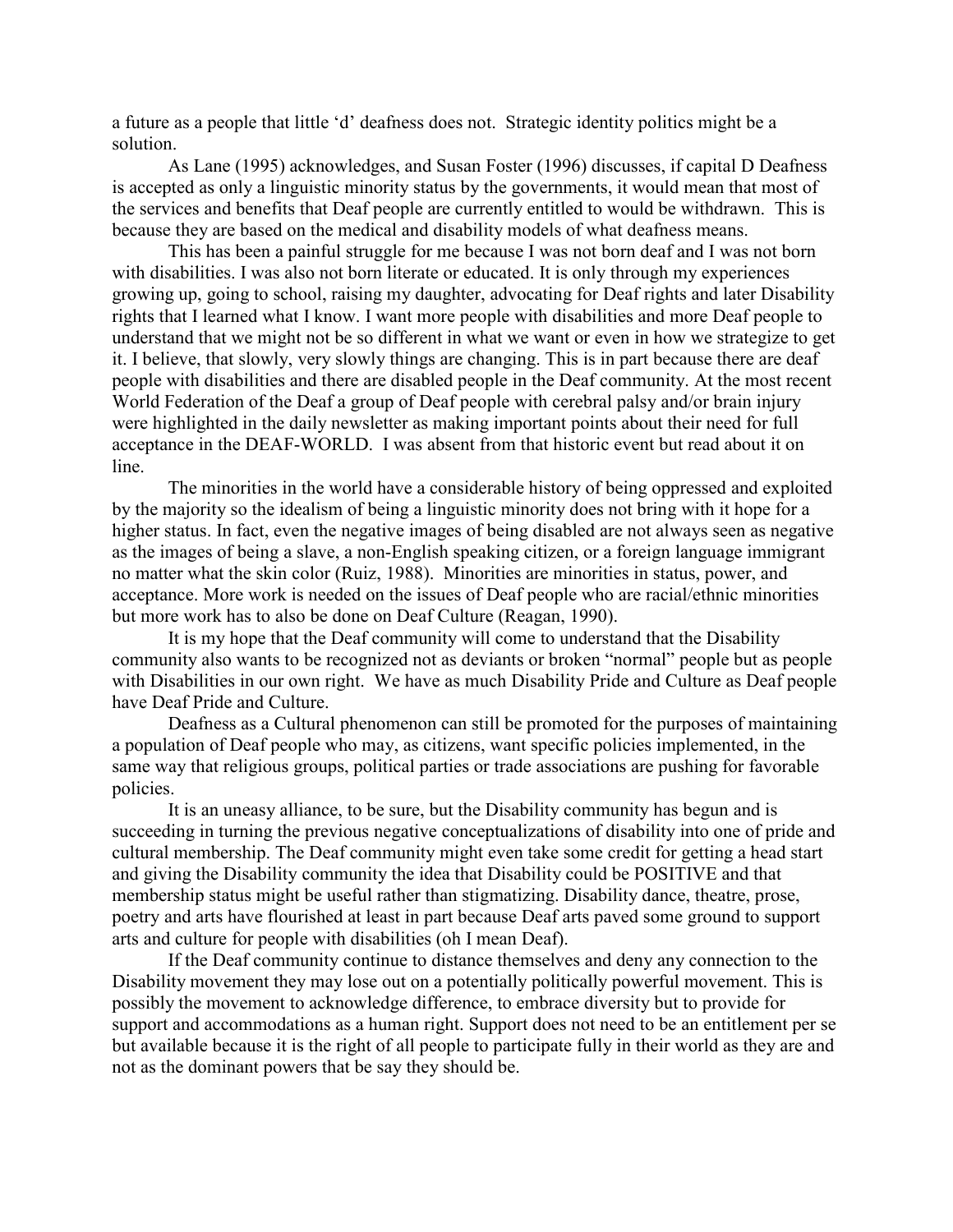**TANIS DOE**, B.A., M.S.W., Ph.D., is a Deaf activist and academic who has other disabilities and a grown Deaf daughter. She lives in Victoria, British Columbia, Canada, but also works in California, viva la Internet! Her areas of interest include technology, gender and sexuality as well as teaching disability studies.

## References

- Anderson, Glenn and Bowe, Frank.(2001) Racism within the Deaf Community in Bragg, Lois (Ed.) *Deaf World: A Historical Reader and Primary Sourcebook*. 305-308. New York: New York University Press.
- Corker, Mairian (1998) *Deaf and Disabled, or Deafness Disabled?* Britsol, GB: Open University **Press**.
- Dant, T. & Gregory S. (1991) The Social Construction of Deafness, in Open University (Eds) Issues in Deafness Milton Keynes, GB :Open University Press.
- Davis, Lennard. (2002) *Bending over backwards: Disability, Dismodernism & Other Difficult Positions*. New York: New York University Press.
- Evans, Donald and Falk William (1986) *Learning to be Deaf*. Berlin: Mouton de Grayter.
- Fine, Michelle and Asch, Adrienne (Eds) (1988) *Women with Disabilities: Essays in Psychology, Culture and Politics*. Philadelphia: Temple University Press.
- Foster, Susan (1996) "Disability of Difference? Deafness as a Case Example." Paper Presented at Society for Disability Studies, Washington, D. C.
- Glickman, Neil (1986) "Cultural Identity Deafness and Mental Health" *Journal of the American Deafness and Rehabilitation Association* (20) 1-10.
- Johnson, R., Liddell S. and Erting C. (1989) Gallaudet Research Institute Working papers 89-3 Unlocking the Curriculum: Principles for achieving access in deaf education. Washington, DC: Gallaudet University Press.
- Lane, H. (1992) *The Mask of Benevolence: Disabling the Deaf Community*. New York, Alfred Knopf.
- Lane, Harlan (1995) "Constructions of Deafness." *Disability & Societ*y*&* (10) No 2 [171-190.
- Lane, H., Hoffmeister, R., and Ben Bahan (1996) *A Journey into the DEAF-WORLD*. San Diego: Dawn Sign Press.
- Longmore, Paul (2003) *Why I Burned My Book and Other Essays on Disability*. Temple University Press, Philadelphia.